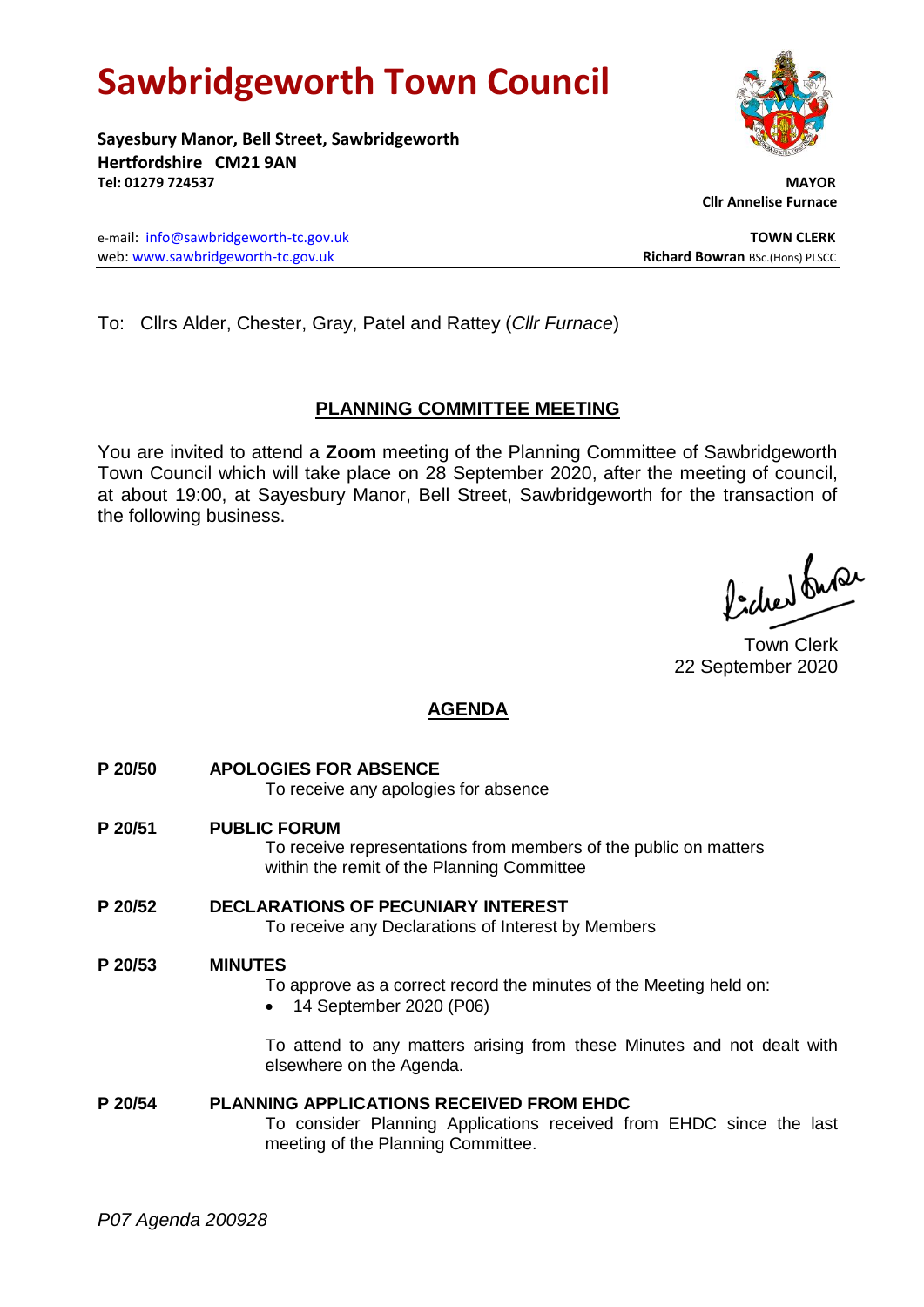#### **3/20/1262/FUL Kecksys Farm, Cambridge Road**

[The erection of ten breeding kennels, runs and outside dog exercise area and removal of](https://publicaccess.eastherts.gov.uk/online-applications/applicationDetails.do?activeTab=documents&keyVal=QD58FDGL00X00)  [existing shed/kennels](https://publicaccess.eastherts.gov.uk/online-applications/applicationDetails.do?activeTab=documents&keyVal=QD58FDGL00X00) **Applicant:** Mrs M Brunt

**\_\_\_\_\_\_\_\_\_\_\_\_\_\_\_\_\_\_\_\_\_\_\_\_\_\_\_\_\_\_\_\_\_\_\_\_\_\_\_\_\_\_\_\_\_\_\_\_\_\_\_\_\_\_\_\_\_\_\_\_\_\_\_\_\_\_\_\_\_\_\_\_**

**\_\_\_\_\_\_\_\_\_\_\_\_\_\_\_\_\_\_\_\_\_\_\_\_\_\_\_\_\_\_\_\_\_\_\_\_\_\_\_\_\_\_\_\_\_\_\_\_\_\_\_\_\_\_\_\_\_\_\_\_\_\_\_\_\_\_\_\_\_\_\_\_**

**\_\_\_\_\_\_\_\_\_\_\_\_\_\_\_\_\_\_\_\_\_\_\_\_\_\_\_\_\_\_\_\_\_\_\_\_\_\_\_\_\_\_\_\_\_\_\_\_\_\_\_\_\_\_\_\_\_\_\_\_\_\_\_\_\_**

# **3/20/1737/HH 14 The Crest, CM21 0ER**

[Single storey rear extension, two storey side extension and part garage conversion](https://publicaccess.eastherts.gov.uk/online-applications/applicationDetails.do?activeTab=documents&keyVal=QGHFLUGLIG100) **Applicant:** Mr & Mrs Devine

# **P 20/55 LATE PLANNING APPLICATIONS**

To deal with Planning Applications received from EHDC following the Publication of this Agenda and received before 25 September 2020

# **P 20/56 PLANNING DECISIONS MADE BY EHDC**

To receive Planning Decisions from EHDC.

## **3/20/0778/VAR (SAWB2) Land North of West Road**

Variation of conditions 13 (vehicular access); 15 (improvements to the public highway; 18 (accessible and adaptable homes) of planning permission 3/18/1760/FUL (development of 140 dwellings, including vehicular and pedestrian accesses, associated infrastructure, car parking, open space, landscaping, green infrastructure, sustainable drainage system and associated works and provision of land, to facilitate the expansion of Mandeville Primary School) – to amend the wording of the conditions

**\_\_\_\_\_\_\_\_\_\_\_\_\_\_\_\_\_\_\_\_\_\_\_\_\_\_\_\_\_\_\_\_\_\_\_\_\_\_\_\_\_\_\_\_\_\_\_\_\_\_\_\_\_\_\_\_\_\_\_\_\_\_\_\_\_**

**Applicant:** Taylor Wimpey North Thames

**STC Comment:** Objection because of relaxation of obligation to improve highways before commencement of construction.

**\_\_\_\_\_\_\_\_\_\_\_\_\_\_\_\_\_\_\_\_\_\_\_\_\_\_\_\_\_\_\_\_\_\_\_\_\_\_\_\_\_\_\_\_\_\_\_\_\_\_\_\_\_\_\_\_\_\_\_\_\_\_\_\_\_\_\_\_\_\_\_\_**

*EHDC Decision:* Granted

# **3/20/1329/HH &**

#### **3/20/1330/LBC 21 Vantorts Road, CM21 9AH**

Demolition of detached garage and hard standing. Erection of single storey extension with glazed link. New parallel parking bay; pedestrian access to rear, with associated works to existing boundaries and garden area.

**\_\_\_\_\_\_\_\_\_\_\_\_\_\_\_\_\_\_\_\_\_\_\_\_\_\_\_\_\_\_\_\_\_\_\_\_\_\_\_\_\_\_\_\_\_\_\_\_\_\_\_\_\_\_\_\_\_\_\_\_\_\_\_\_\_\_\_\_\_\_\_\_**

**\_\_\_\_\_\_\_\_\_\_\_\_\_\_\_\_\_\_\_\_\_\_\_\_\_\_\_\_\_\_\_\_\_\_\_\_\_\_\_\_\_\_\_\_\_\_\_\_\_\_\_\_\_\_\_\_\_\_\_\_\_\_\_\_\_\_\_\_\_\_\_\_**

**Applicant:** Mr & Mrs Rhodes

**STC Comment:** No objection & No comment *EHDC Decision*: Granted

# **3/20/1369/HH 10 Knight Street, CM21 9AT**

2 new roof lights to rear single storey flat roof extension **Applicant:** Mr & Mrs Brown *STC Comment:* No objection *EHDC Decision:*Granted